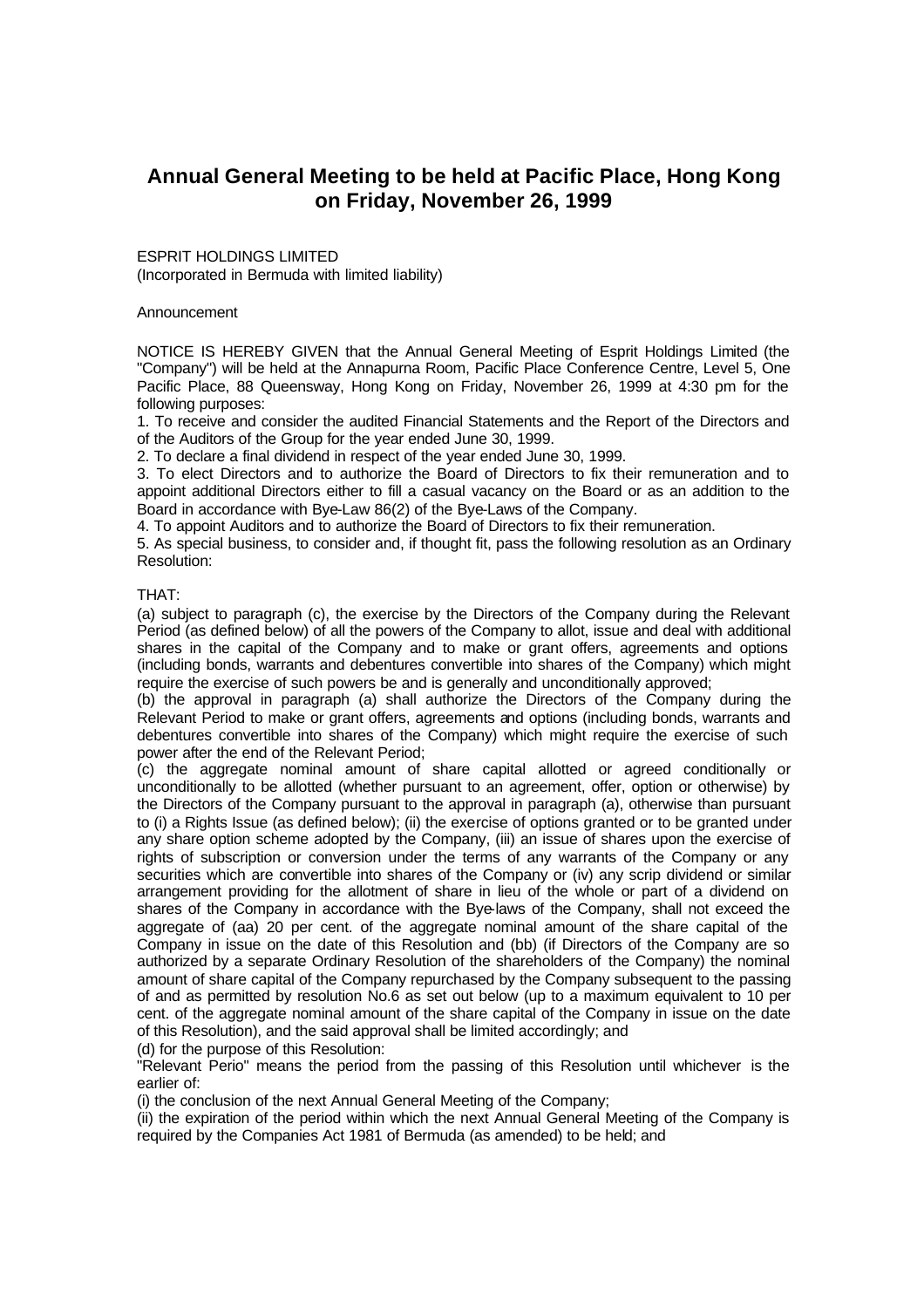(iii) the revocation or variation of the authority given under this Resolution by Ordinary Resolution of the shareholders in general meeting.

"Rights Issue" means an offer of shares open for a period fixed by the Directors of the Company to holders of shares on the register on a fixed record date in proportion to their then holdings of such shares (subject to such exclusion or other arrangements as the Directors of the Company may deem necessary or expedient in relation to fractional entitlements  $\sigma$  having regard to any restrictions or obligations under the laws of, or the requirements of any recognized regulatory body or any stock exchange in any territory outside Hong Kong).''

6. As special business, to consider and, if thought fit, passing the following resolution as an Ordinary Resolution:

"THAT":

(a) subject to paragraph (b) below, the exercise by the Directors of the Company during the Relevant Period of all the powers of the Company to purchase shares of the Company be generally and unconditionally approved;

(b) the aggregate nominal amount of shares which may be purchased on The Stock Exchange of Hong Kong Limited or any other stock exchange be recognized for this purpose by the Securities and Futures Commission of Hong Kong and The Stock Exchange of Hong Kong Limited under the Hong Kong Code on Share Repurchases pursuant to the approval in paragraph (a) above shall not exceed 10 per cent. of the aggregate nominal amount of the share capital of the Company in issue on the date of this Resolution, and the said approval shall be limited accordingly; and

(c) for the purpose of this Resolution:

"Relevant Period" means the period from the passing of this Resolution until whichever is the earlier of:

(aa) the conclusion of the next Annual General Meeting of the Company;

(bb) the expiration of the period within which the next Annual General Meeting of the Company is required by the Companies Act 1981 of Bermuda (as amended) to be held; and

(cc) the revocation or variation of the authority given under this Resolution by Ordinary Resolution of the shareholders in general meeting."

7. As special business, to consider and, if thought fit, to pass the following resolution as an Ordinary Resolution:

"THAT conditional upon Resolution No.6 in the notice convening this meeting being passed, the aggregate nominal amount of shares in the issued share capital of the Company which are repurchased by the Company under the authority granted to the Directors as mentioned in the Resolution No.6 above shall be added to the aggregate nominal amount of share capital that may be allotted or agreed conditionally or unconditionally to be allotted and issued by the Directors of the Company pursuant to Resolution No.5 in the notice convening this meeting."

8. As special business, to consider and if thought fit, to pass the following resolution as a Special Resolution:

"That the Bye-Laws of the Company be amended as follows:

(a) by inserting the following at the end of Bye-Law 20(2):

"provided that the Company shall not levy such fee for so long as the shares of the Company are listed on the London Stock Exchange ("LSE") and the Company is required by the listing rules of the LSE not to levy such fee with regard to the issuance of share certificates in respect of a transfer of such shares, and no waiver has been obtained from the LSE regarding such requirements."

(b) by inserting the following at the end of Bye-Law 49(a):

"provided that the Company shall not levy such fee for so long as the shares of the Company are listed on the London Stock Exchange (``LSE'') and the Company is required by the listing rules of the LSE not to levy such fee with regard to the transfer of such shares, and no waiver has been obtained from the LSE regarding such requirements"

9. To transact any other ordinary business.